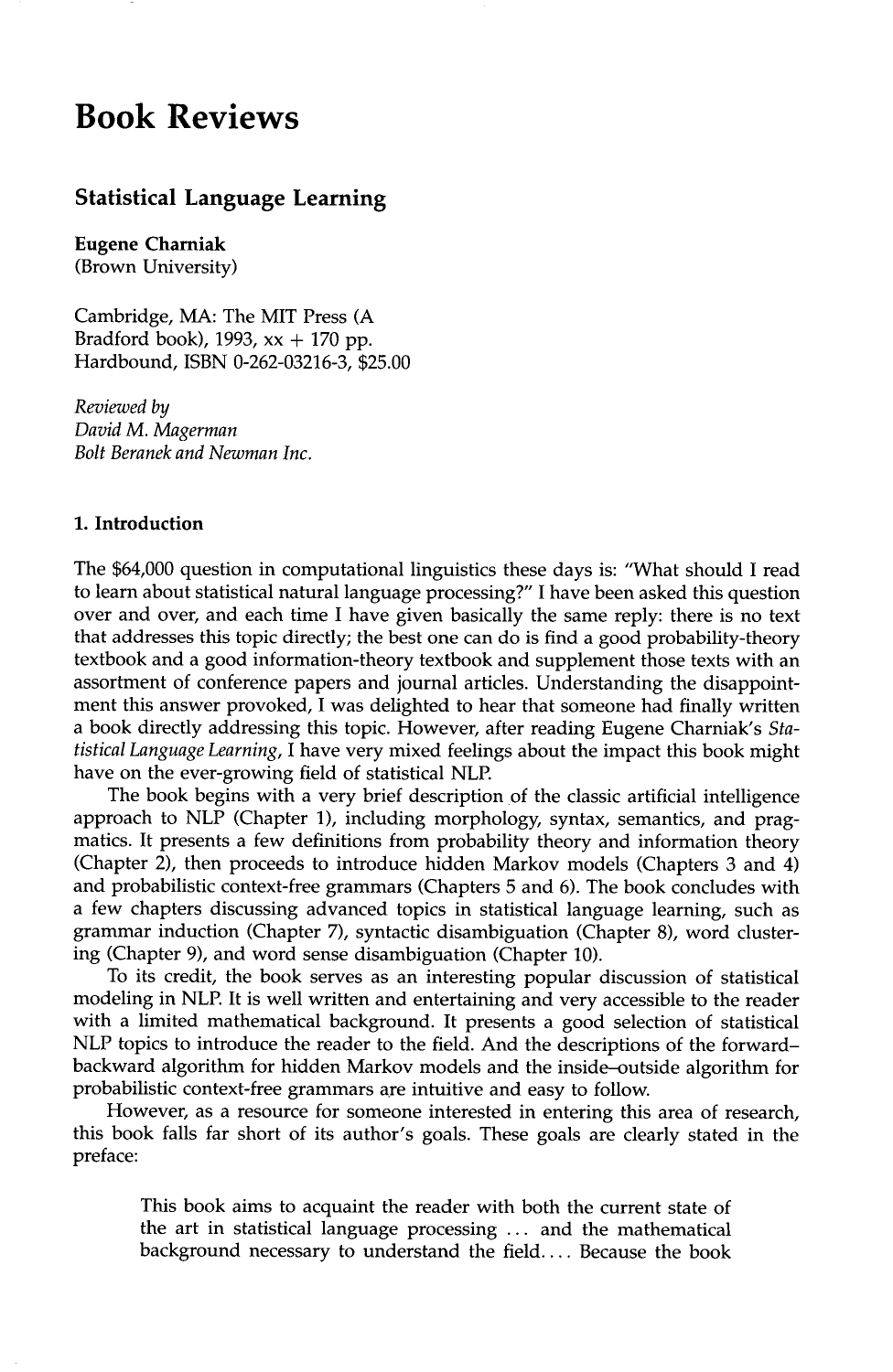is relatively self-contained, it could be used at the intermediate or advanced undergraduate level. However, because of its narrow focus, and because it skirts so close to the research edge in this area, it would probably be better as a beginning graduate-level course. (p. xvii)

The book is written at a level that is perhaps appropriate for an undergraduate student. But it is too brief (170 pages) for a book that claims to be a self-contained summary of the current state of the art in this field. In particular, far too little attention is paid to the mathematical fields of study upon which the statistical methods are based: probability theory and information theory. The book contains too few references to the literature (44 bibliography entries) to be useful as a springboard to other sources for a researcher. And it is neither self-contained nor an adequate presentation of the state of the art, even as it existed in 1993, when the book was written.

One of the mixed blessings of this book is the tone of the technical discussions. Charniak is trying to appeal to the widest possible audience in his book, and he is to be applauded for his effort. However, in avoiding mathematical formalism and concrete proofs in favor of intuitive explanations and simple examples, he withholds from the reader the critical building blocks of this field. Although the technical material is generally accurate, the intuitive discussions are frequently off the mark. If the reader were offered the mathematical proofs, he or she could evaluate the discussions on their merits. However, without the technical details, the reader must place faith in the author's intuition.

My main concern about this book is that it will be taken as the definitive presentation of statistical NLP. It is the first book on the topic and the only one currently available. Given the exposure it is likely to receive as a result, it might be worthwhile to explore some of the shortcomings of the book in more detail. In particular, I will address three main points: (1) the limited mathematical background provided in the book, (2) the gaps in the book's coverage of the literature, and (3) some significant oversimplifications made in the book.

### **2. "A Fragment of Probability Theory"**

One of the book's aims is to acquaint the reader with "the mathematical background necessary to understand the field." This mathematical background is no less than probability theory and information theory, and each of these topics demands at least a chapter, if not an entire textbook. In a book about statistical modeling, more discussion of probability theory is warranted than the three-page section entitled "A fragment of probability theory," which is all this book devotes to the topic. Also, a formal presentation of the concepts of information theory and their relationships to one another would be much more informative than the casual treatment they are given here. Readers may appreciate and enjoy the chatty tone of the examples given in the chapter, but it is necessary to understand these concepts at a formal mathematical level in order to comprehend the topics discussed later in the book, as well as other topics that are not mentioned but are relevant to the field.

In particular, the book omits a number of important definitions. Significantly, there is no formal definition of what constitutes a probability model! Nowhere in the text does it say that a probability function is a mapping onto the closed set of real numbers between 0 and 1. Nor does it state that, in the discrete case, the probabilities of all possibilities must sum to 1. This latter detail, however, is necessary to solve at least one of the exercises. The book also uses notation like  $P(X = x, Y = y)$  without mentioning the term *joint probability* or defining the concept it represents. And, whereas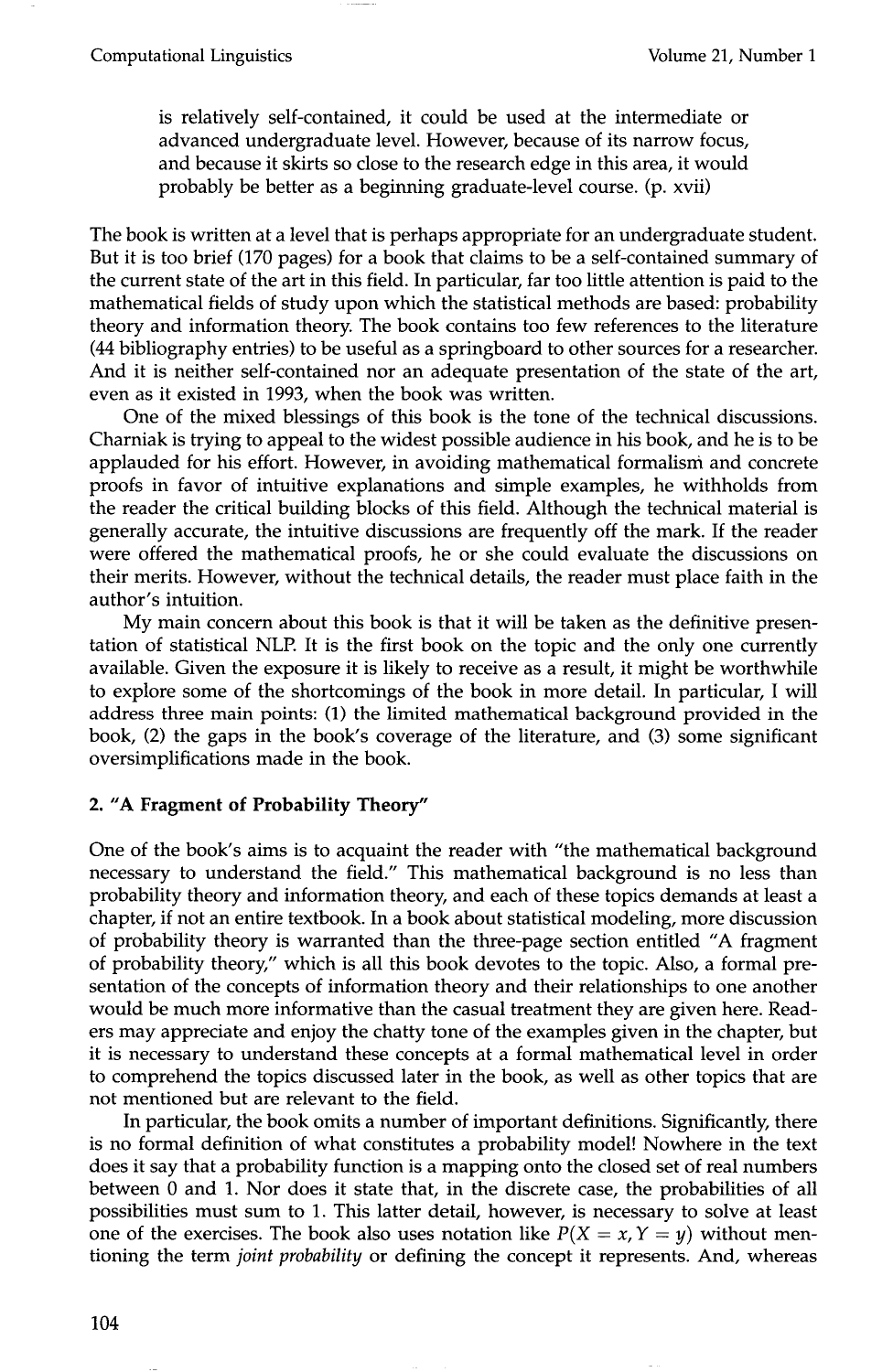information-theoretic concepts such as entropy and cross entropy are defined in some detail early in the book, the definitions of other important concepts, such as conditional entropy, relative entropy, and mutual information, are scattered throughout the text, without a clear description of the relationships among them. Many of the measures in information theory can be derived from combinations of other measures, and it is very instructive to see these derivations.

One of the consequences of the lack of mathematical background presented in the book is that it makes it difficult for students to identify careless mistakes in the literature, such as typographical errors in formulas and mathematical errors in derivations. For instance, in Chapter 2, the application of the source-channel model to the speech-recognition problem is introduced, where the probability of the transcription of an utterance,  $w_{1,n}$ , given the speech signal is estimated using Bayes's rule:

$$
P(w_{1,n} \mid \text{ speech signal}) = \frac{P(w_{1,n})P(\text{speed signal} \mid w_{1,n})}{P(\text{speed signal})}.
$$

Later, in a discussion of an example of the speech-recognition algorithm, the text states that recognizers search for the sequence of words that maximizes the quantity:<sup>1</sup>

$$
P(a_2, b_1, c_4)P(a_2, b_1, c_4 \mid \text{ speech signal}).
$$

The correct formula is actually

$$
P(a_2, b_1, c_4)P
$$
 (speedh signal |  $a_2, b_1, c_4$ ).

This is most certainly a typographical error, although it is repeated twice. But the reader, without confidence in his or her understanding of probability theory, is not likely to identify this as an error.

One might suggest that the author is of course assuming that the student will augment his or her reading with an appropriate probability-theory text and a good introduction to information theory. However, he fails to recommend a good resource for these fields of study, of which there are many (e.g., DeGroot 1986, or Bickel and Doksum 1977, for probability theory, and Cover and Thomas 1991, or Ash 1965, for information theory), or to include any such texts in his bibliography. It seems as though he feels his presentation is sufficient to understand the material, or at least that further discussion of these topics is unnecessary.

This treatment of the mathematical foundations of statistical modeling is common in the statistical NLP literature, and it is motivated by a misinterpretation of the role statistical methods play in this field of research. Statistical methods are not simply wellunderstood tools that are used to learn about language; they are one of the central concerns of the research. Improvements in language modeling have not been achieved by viewing a trigram model as a black box and trying to work around its deficiencies. Over the last five years, language models have been improved by discovering precisely why  $n$ -gram models are estimating the probabilities of certain events poorly (generally because of sparse data) and finding alternative techniques that are more accurate. There are many different approaches to this problem, but all of them require a detailed understanding of the fundamentals of at least probability theory, if not information theory as well. A textbook that suggests that this understanding is unnecessary, or that it can be achieved by reading a few pages, is misleading at best.

<sup>1</sup> The denominator drops out of the equation, since **P(speech signal)** remains constant when the word sequence is varied.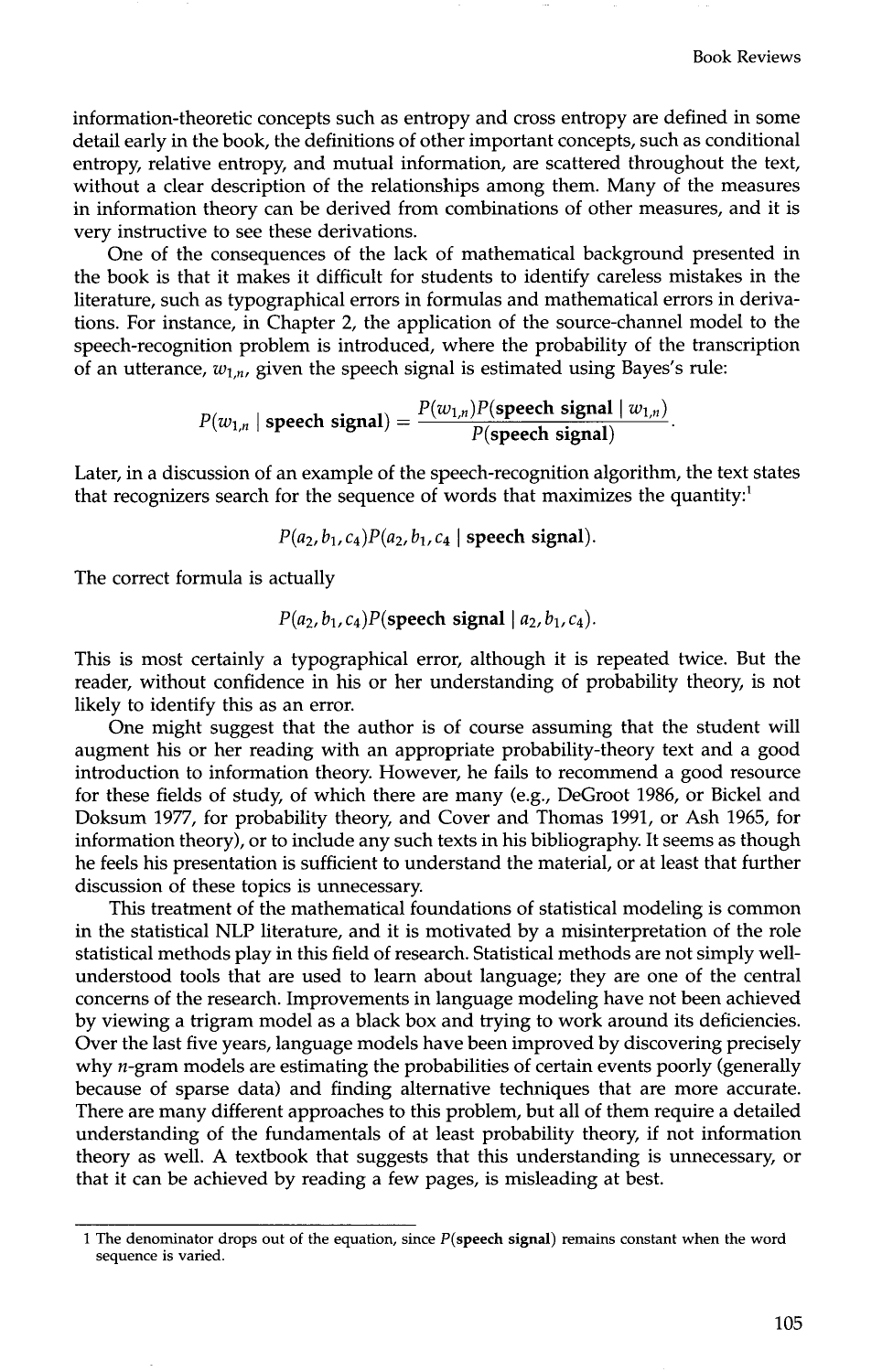## **3. Surveying the State of the Art**

Evaluating and presenting the state of the art in statistical NLP is more difficult than in more established fields because there are so few concentrated sources of material to point to and summarize. In the absence of books on the subject, the best places to look are journals, conference proceedings, and *published* workshop proceedings. Another good resource is recent doctoral theses, although these tend to be more verbose and overly technical, and they are frequently summarized later in journals.

Conveniently, much of the foundational work in statistical NLP has been published in the proceedings of the Speech and Natural Language Workshop (later called the Human Language Technologies Workshop), sponsored by DARPA (later called ARPA) (DARPA 1989a, 1989b, 1990, 1991, 1992; ARPA, 1993, 1994). However, the book's bibliography fails to cite any papers from any of these workshops, many of which were important in the development of statistical NLP (e.g., Church et al. 1989; Brill et al. 1990; Chitrao and Grishman 1990; Gale and Church 1990; Magerman and Marcus 1991; Black et al. 1992a, 1992b; Brill 1992; Lau, Rosenfeld, and Roukos 1993). Of the 44 bibliography entries, only two papers from *Computational Linguistics* are mentioned, omitting papers such as Brown et al. 1990, Seneff 1992, and Hindle and Rooth 1993,<sup>2</sup> among others. And from the major computational linguistics conferences, whose participants have recently complained about the overwhelming number of papers on statistical methods, only eight papers are cited.

There are a number of papers cited from the working notes of two AAAI workshops: the 1992 AAAI Fall Symposium Series on Probabilistic Approaches to Natural Language and the 1992 Workshop on Statistically-Based NLP Techniques. These papers may be interesting and worthy of discussion, but they are of less value to the reader than papers from published proceedings and journals, since working notes are much more difficult to access for those who did not attend the workshops.

The omissions of important papers and published resources are a problem in the book; but they are symptomatic of a general lack of coverage of the mainstream literature throughout. Some of the important and foundational papers are discussed in the book, but many others are ignored and replaced by discussions of papers that are more on the periphery of the field. And many of the omitted papers represent the state of the art in the fields of language modeling, part-of-speech tagging, parsing, and general statistical language learning.

Some recently published work relevant to the study of these areas include the following: Lafferty, Sleator, and Temperly 1992, Lau, Rosenfeld, and Roukos 1993, and Della Pietra et al. 1994, for language modeling; Brill 1993 and Merialdo 1994 for partof-speech tagging; Bod 1993 and Magerman 1994 for parsing; and Resnik 1993, Miller et al. 1994, and Yarowsky 1994, for various topics in statistical language learning.

# **4. Oversimplifications**

In an introductory text, it is advisable to simplify some concepts for the reader to avoid confusion. Charniak employs this technique to great advantage. Occasionally, however, he crosses the line from simplification to oversimplification, leading the reader to draw inappropriate conclusions.

<sup>2</sup> Hindle and Rooth 1993 is an expanded, journal-length version of a conference paper the same title, which is cited in the book.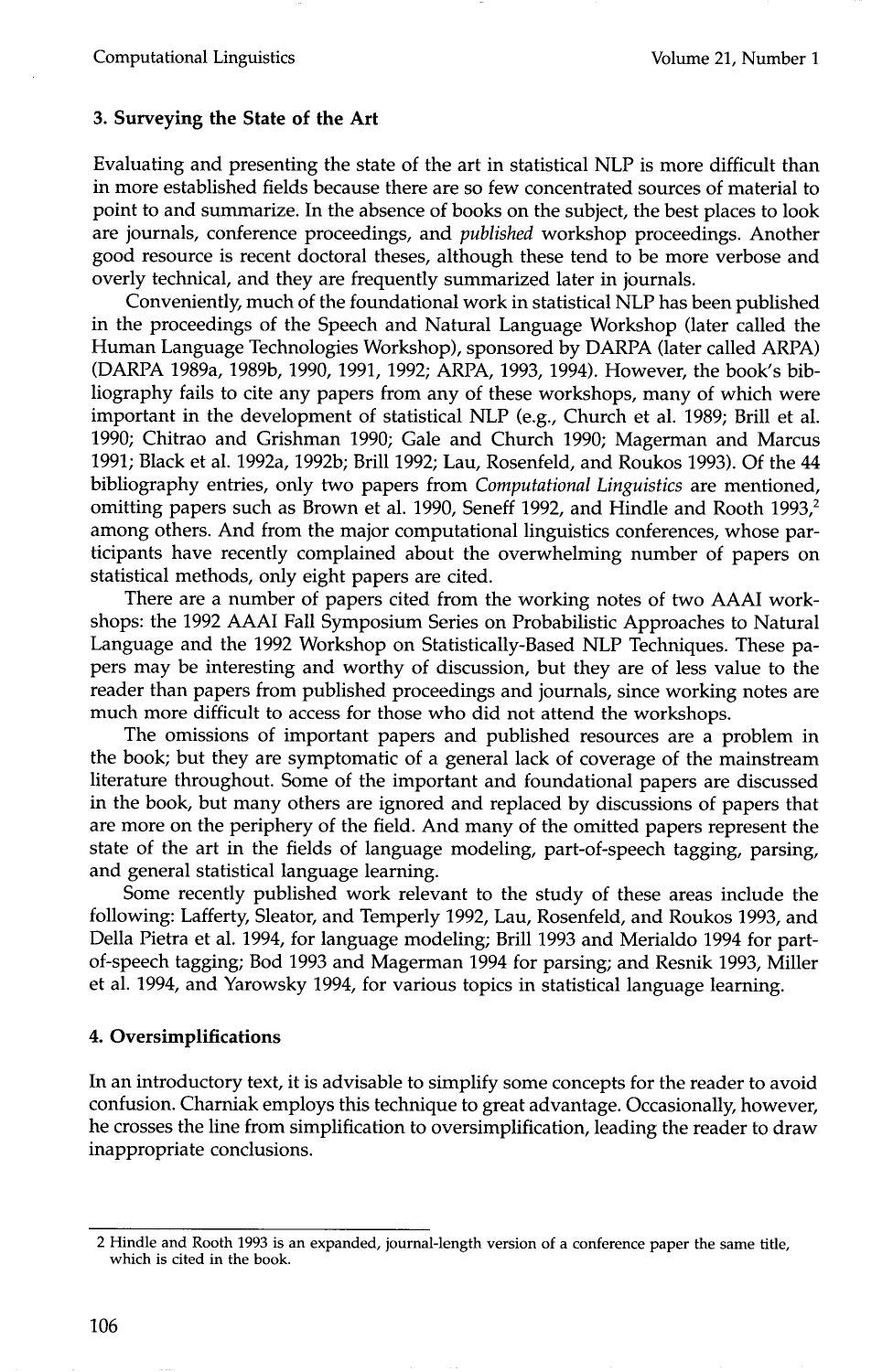One example is the book's treatment of smoothing. Smoothing probability models in the face of sparse data is a hot topic in the field, and it is worthy of far more discussion than it is given in this book. One technique, deleted interpolation, is discussed at length.<sup>3</sup> But after this technique is introduced, explained, and discussed in Chapter 3, it is ignored in future discussions. Consider the following passage:

It is also useful to consider some not-so-good language models to see why they are less desirable.... [Consider a model in which] the next part of speech is conditioned on not just the previous part of speech, but the previous word as well. In the abstract, including this dependence might or might not help the word model. In actuality, it is almost certainly a bad idea because of its effect on the sparse-data problem. (p. 48)

This is an excellent opportunity to suggest that smoothing this distribution with deleted interpolation would alleviate the sparse data problem, but no mention of this alternative is made.

Later, in discussing the prospects of estimating a 4-gram model for modeling prepositional phrase attachment,

$$
P(\text{attachment } | \text{verb, noun, preposition, object of preposition}),
$$

the text states plainly, "Unfortunately, this is still far from being something for which we can collect statistics" (p. 120). Again, no mention is made of the potential application of deleted interpolation or any other smoothing techniques. The only proposed solutions involve reducing the number of parameters in the model in ways that make the parameters estimable directly from frequency counts from a corpus. These reductions yield much weaker models and are unnecessary given current modeling techniques.

Another example of oversimplification occurs in the text's presentation of deleted interpolation. The definition of deleted interpolation applied to smoothing trigram word models is technically correct:

$$
P(w_n | w_{n-1}w_{n-2}) = \lambda_1 P_e(w_n) +
$$
  
\n
$$
\lambda_2 P_e(w_n | w_{n-1}) +
$$
  
\n
$$
\lambda_3 P_e(w_n | w_{n-1}w_{n-2}).
$$

Here, the  $\lambda$  parameters are simply scalar values. However, in Brown et al. 1992 (also in Bahl, Jelinek, and Mercer 1983), where deleted interpolation is defined, these parameters represent *functions* of the history,  $\lambda(w_{n-1}w_{n-2})$ :

$$
P(w_n | w_{n-1}w_{n-2}) = \lambda_1(w_{n-1}w_{n-2})P_e(w_n) +
$$
  
\n
$$
\lambda_2(w_{n-1}w_{n-2})P_e(w_n | w_{n-1}) +
$$
  
\n
$$
\lambda_3(w_{n-1}w_{n-2})P_e(w_n | w_{n-1}w_{n-2}).
$$

This may seem like a minor point, but the effectiveness of deleted interpolation depends on this distinction, and the repercussions of this oversimplification are quite

<sup>3</sup> Actually, the book never uses the term *deleted interpolation* when describing the technique. This omission makes it difficult for the reader to investigate this technique further in the literature.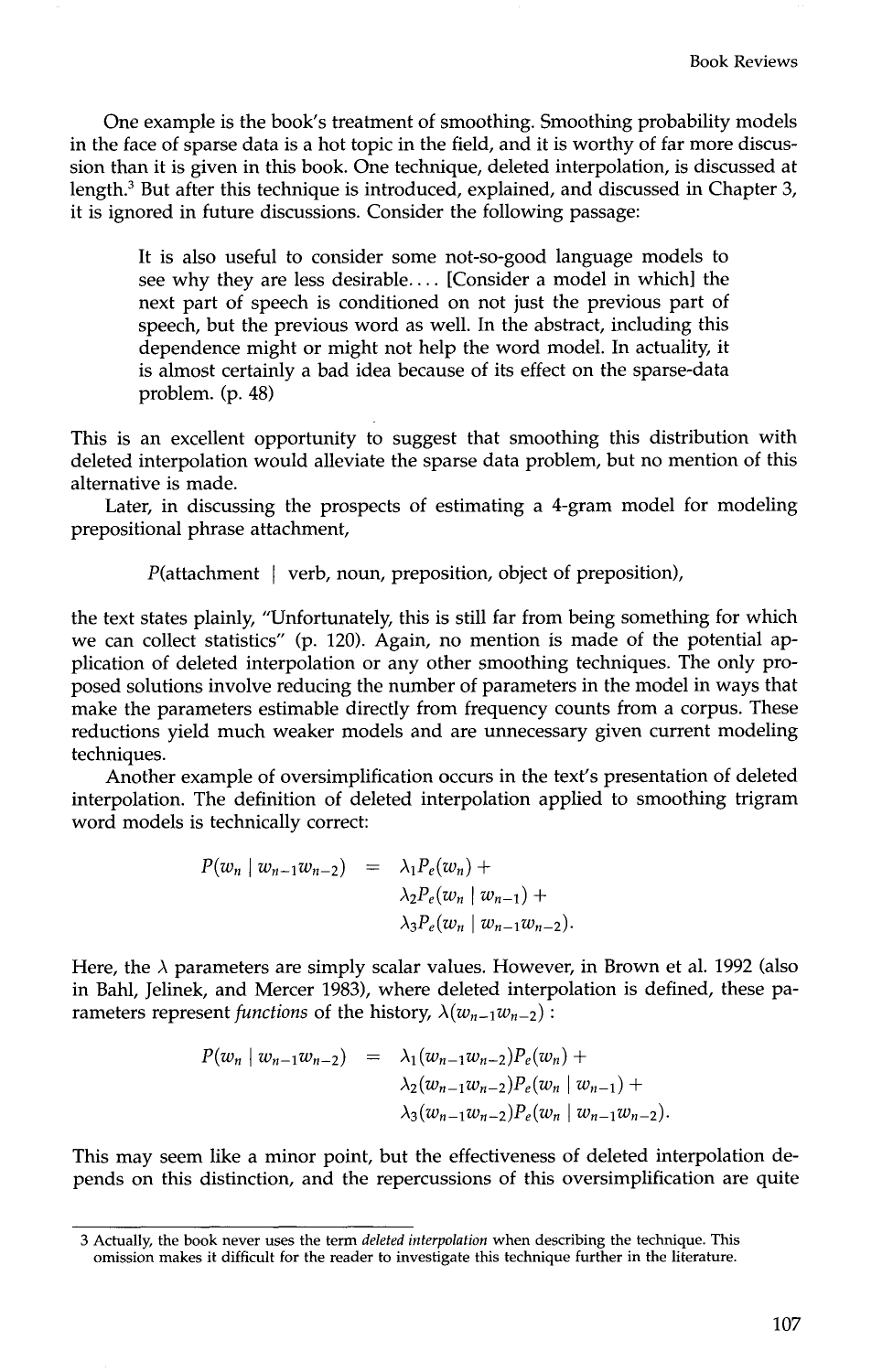#### Computational Linguistics Volume 21, Number 1

apparent when evaluating the performance of language models using each of these definitions.

To illustrate this, consider the example used in the text, trigram language modeling. A trigram language model trained on a large corpus using the scalar parameters would yield the result that *on average* the empirical estimates of the trigram model are more reliable than those of the bigram model and that both are more reliable on average than the unigram model. But there are many bigram contexts, or *histories,*   $(w_{n-1}w_{n-2})$  that are infrequent, and in these cases the trigram model is unreliable. Since the trigram model cannot be relied upon in all cases, the bigram and unigram model parameters ( $\lambda_2$  and  $\lambda_1$ , respectively) will never be close to zero. For the sake of discussion, let's use the author's guesses of these parameters, since they are quite reasonable:  $\lambda_3 = 0.6$ ,  $\lambda_2 = 0.3$ , and  $\lambda_1 = 0.1$ .

For the most frequent bigram histories, the empirical trigram model is the best predictor of the next word. For instance, the probability of the word that follows the bigram in the can be accurately estimated by an empirical trigram model. In contrast, the probability of the word following volcanologic astrobiology is better estimated using a unigram model. The formulation of the deleted interpolation parameters of Brown et al. (1992) is designed to allow high-frequency histories to depend on the trigram counts while deferring to the bigram and unigram counts for the low-frequency histories. So,  $\lambda_3$ (in the) will be very close to 1. Using the book's formulation, P(the  $\vert$  in the) is significantly overestimated because the model derives 10% of its estimate from the unigram model, even though the direct estimate from corpus frequencies is more accurate. Deleted interpolation as described by Brown et al. (1992) yields a far better language model than the simpler formulation used in the book, in terms of both entropy and performance.

This oversimplification of deleted interpolation occurs frequently in the literature. In fact, it probably occurs more frequently than can be determined, since details about smoothing algorithms are often omitted from conference papers. However, it is especially important that this concept be spelled out clearly in a textbook. Charniak does allude to the full definition of deleted interpolation in Exercise 3.2, in which he suggests the possibility of interpreting the  $\lambda$  values of a trigram model as functions of the word bigram history. However, this exercise is never answered or discussed in the text, and the topic is never brought up again. This point is far too critical to be relegated to an unsolved exercise. Glossing over this issue only serves to perpetuate the misuse of deleted interpolation in published research.

#### **5. Summary**

I cannot recommend this book without strong qualifications. It is the only book available that discusses this field at any length, and it is one of the few presentations of this material that is both substantive and accessible to the non-expert. However, it fails to accomplish even its own stated goals, much less satisfy the needs of the community at large.

For the casual reader interested in a snapshot of this field for the sake of personal knowledge, this book is quite adequate. It is not necessarily the snapshot I would have taken, but it certainly represents some of the work going on in the field in the past decade. One might place undergraduates in this category, in which case this book could be used in an elective NLP course for computer science majors.

But many will attempt to use this book for other purposes. Some will teach graduate-level courses in statistical NLP using this book as a primary text. Others will offer this book to their students who are interested in exploring statistical NLP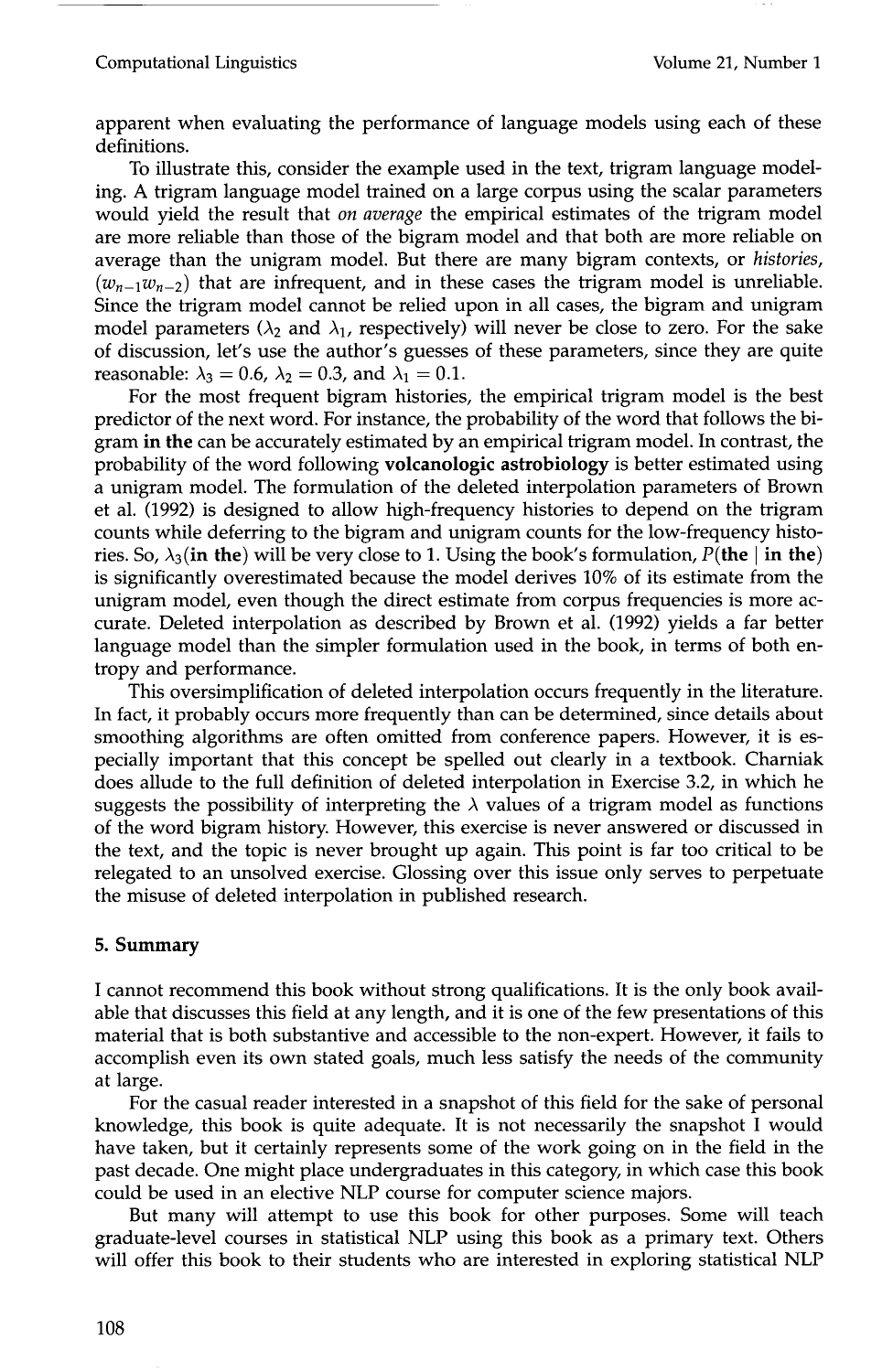for their thesis work. And some researchers from different branches of NLP will read this book on their own, hoping to learn enough about statistical NLP to begin research in the field themselves.

To all of these potential readers, I offer the following advice: Start by reading the first few chapters of a probability-theory textbook and the first few chapters of an information-theory textbook, in both cases focusing on the discussions of discrete (as opposed to continuous) models. You might read the middle chapters (3-6) of *Statistical Language Learning* for an initial introduction to topics such as hidden Markov models, the forward-backward algorithm, and the inside-outside algorithm, in order to make the original sources more accessible. And, finally, you should study some of the articles and papers cited in this review for a better understanding of the applications of these techniques.

The overriding concern should be to learn (and teach) the mathematical underpinnings of the statistical techniques used in this field. The field of statistical NLP is very young, and the foundations are still being laid. Deep knowledge of the basic machinery is far more valuable than the details of the most recent unproven ideas.

#### **References**

- ARPA (1993). *Human Language Technology: Proceedings of a Workshop Held at Plainsboro, New Jersey.* Sponsored by Advanced Research Projects Agency, Information Science and Technology Office. San Francisco, California: Morgan Kaufmann Publishers, Inc.
- ARPA (1994). *Human Language Technology: Proceedings of a Workshop Held at Plainsboro, New Jersey.* Sponsored by Advanced Research Projects Agency, Information Science and Technology Office. San Francisco, California: Morgan Kaufmann Publishers, Inc.
- Ash, Robert B. (1965). *Information Theory.*  New York: Dover Publications, Inc.
- Bahl, Lalit R.; Jelinek, Fred; and Mercer, Robert L. (1983). "A maximum likelihood approach to continuous speech recognition." *IEEE Transactions on Pattern Analysis and Machine Intelligence,*  PAMI-5(2):179-190.
- Bickel, Peter J., and Doksum, Kjell A. (1977). *Mathematical Statistics: Basic Ideas and Selected Topics.* Oakland, California: Holden Day, Inc.
- Black, Ezra; Jelinek, Fred; Lafferty, John D.; Magerman, David M.; Mercer, Robert L.; and Roukos, Salim (1992a). "Towards history-based grammars: Using richer models for probabilistic parsing." In *Speech and Natural Language: Proceedings of a Workshop Held at Harriman, New York.*  134-139. San Francisco, California: Morgan Kaufmann Publishers, Inc.
- Black, Ezra; Jelinek, Fred; Lafferty, John D.; Mercer, Robert L.; and Roukos, Salim (1992b). "Decision tree models applied to

the labeling of text with parts of speech." In *Speech and Natural Language: Proceedings of a Workshop Held at Harriman, New York.*  117-121. San Francisco, California: Morgan Kaufmann Publishers, Inc.

- Bod, Rens (1993). "Using an annotated corpus as a stochastic grammar." In *Sixth Conference of the European Chapter of the Association for Computational Linguistics.*  37-44. Utrecht, The Netherlands.
- Brill, Eric (1992). "A simple rule-based part of speech tagger." In *Speech and Natural Language: Proceedings of a Workshop Held at Harriman, New York.* 112-116. San Francisco, California: Morgan Kaufmann Publishers, Inc.
- Brill, Eric (1993). *A corpus-based approach to language learning.* Doctoral dissertation, Department of Computer and Information Science, University of Pennsylvania. Philadelphia, Pennsylvania.
- Brill, Eric; Magerman, David M.; Marcus, Mitchell P.; and Santorini, Beatrice (1990). "Deducing linguistic structure from the statistics of large corpora." In *Speech and Natural Language: Proceedings of a Workshop Held at Hidden Valley, Pennsylvania.*  275-282. San Francisco, California: Morgan Kaufmann Publishers, Inc.
- Brown, Peter F.; Cocke, John; Della Pietra, Stephen A.; Della Pietra, Vincent J.; Jelinek, Fred; Lafferty, John D.; Mercer, Robert L.; and Roossin, Paul S. (1990). "A statistical approach to machine translation." *Computational Linguistics*  16(2): 79-85.
- Brown, Peter E; Della Pietra, Vincent J.;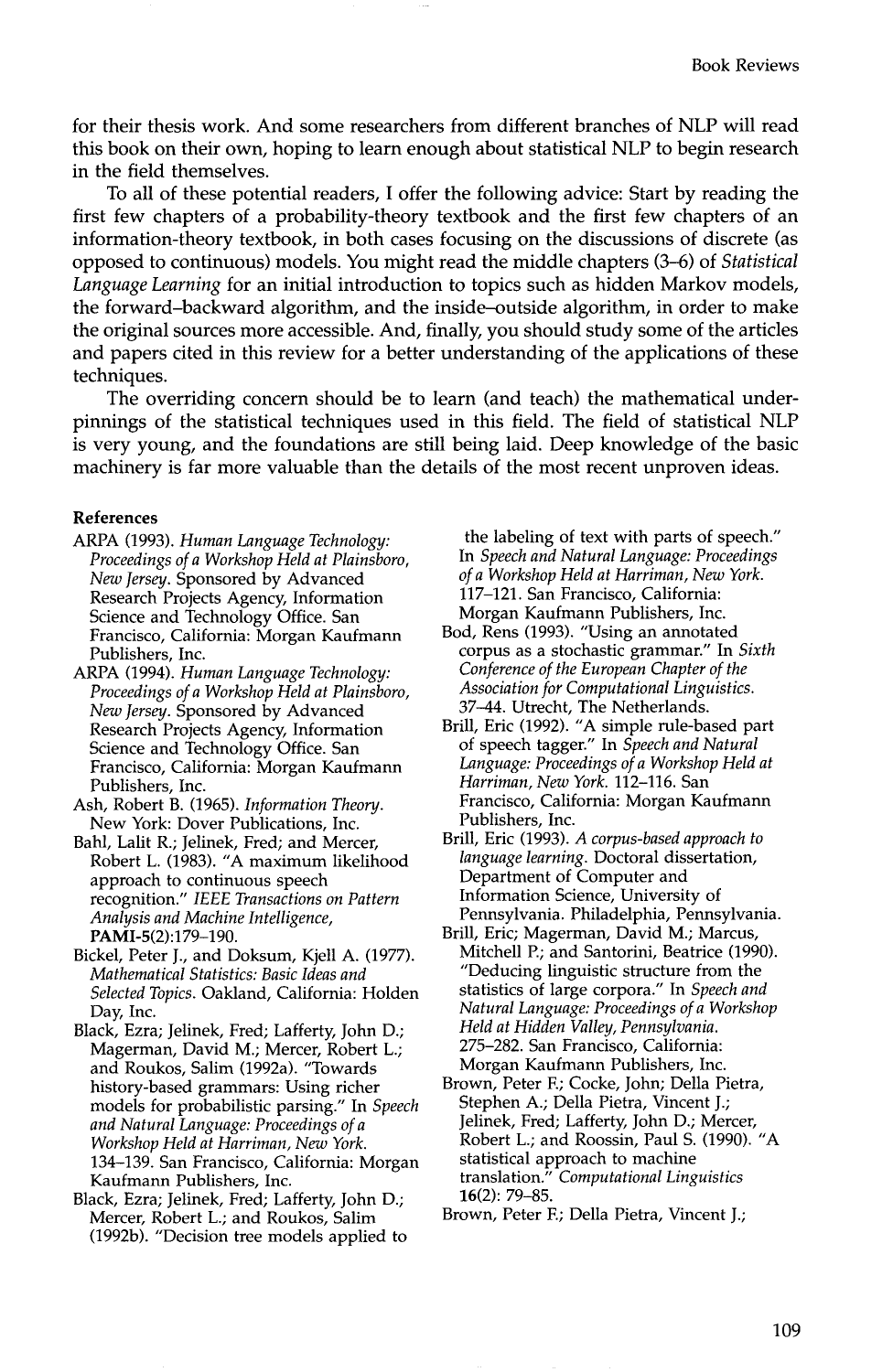deSouza, Peter V.; Lai, Jennifer C.; and Mercer, Robert L. (1992). "Class-based  $n$ -gram models of natural language." *Computational Linguistics* 18(4):467-479.

- Chitrao, Mahesh, and Grishman, Ralph (1990). "Statistical parsing of messages." In *Speech and Natural Language: Proceedings of a Workshop Held at Hidden Valley, Pennsylvania.*  263-266. San Francisco, California: Morgan Kaufmann Publishers, Inc.
- Church, Kenneth W.; Gale, William; Hanks, Peter; and Hindle, Donald (1989). "Parsing, word associations, and typical predicate-argument relations." In *Speech and Natural Language: Proceedings of a Workshop Held at Cape Cod, Massachusetts.*  75-81. San Francisco, California: Morgan Kaufmann Publishers, Inc.
- Cover, Thomas M., and Thomas, Joy A. (1991). *Elements of Information Theory.* New York: John Wiley and Sons, Inc.
- DARPA (1989a). *Speech and Natural Language: Proceedings of a Workshop Held at Philadelphia, Pennsylvania* (1989). Sponsored by Defense Advanced Research Projects Agency, Information Science and Technology Office. San Francisco, California: Morgan Kaufmann Publishers, Inc.
- DARPA (1989b). *Speech and Natural Language: Proceedings of a Workshop Held at Cape Cod, Massachusetts* (1989). Sponsored by Defense Advanced Research Projects Agency, Information Science and Technology Office. San Francisco, California: Morgan Kaufmann Publishers, Inc.
- DARPA (1990). *Speech and Natural Language: Proceedings of a Workshop Held at Hidden Valley, Pennsylvania* (1990). Sponsored by Defense Advanced Research Projects Agency, Information Science and Technology Office. San Francisco, California: Morgan Kaufmann Publishers, Inc.
- DARPA (1991). *Speech and Natural Language: Proceedings of a Workshop Held at Pacific Grove, California* (1991). Sponsored by Defense Advanced Research Projects Agency, Information Science and Technology Office. San Francisco, California: Morgan Kaufmann Publishers, Inc.
- DARPA (1992). *Speech and Natural Language: Proceedings of a Workshop Held at Harriman, New York* (1992). Sponsored by Defense Advanced Research Projects Agency, Information Science and Technology Office. San Francisco, California: Morgan Kaufmann Publishers, Inc.
- DeGroot, M. H. (1986). *Probability and Statistics, Second Edition.* Reading,

Massachusetts: Addison-Wesley.

- Della Pietra, Stephen A.; Della Pietra, Vincent J.; Gillett, John; Lafferty, John D.; Printz, Harry; Ureš, Lubos (1994). "Inference and estimation of a long-range trigram model." In *Lecture Notes in Artificial Intelligence 862, Proceedings of the Second International Colloquium on Grammatical Inference and Applications.*  78-92. New York: Springer-Verlag. Also available as Technical Report CMU-CS-94-188, Department of Computer Science, Carnegie Mellon University, Pittsburgh, Pennsylvania.
- Gale, William, and Church, Kenneth W. (1990). "Poor estimates of context are worse than none." In *Speech and Natural Language: Proceedings of a Workshop Held at Hidden Valley, Pennsylvania.* 283-287. San Francisco, California: Morgan Kaufmann Publishers, Inc.
- Hindle, Donald, and Rooth, Mats (1993). "Structural ambiguity and lexical relations." *Computational Linguistics,*  Special Issue on Using Large Corpora: I 19(1):103-120.
- Lafferty, John D.; Sleator, Daniel; and Temperly, Davy (1992). "Grammatical trigrams: A probabilistic link grammar." In *AAAI Fall Symposium on Probabilistic Approaches to Natural Language.*
- Lau, Raymond; Rosenfeld, Roni; and Roukos, Salim (1993). "Adaptive language modeling using the maximum entropy principle." In *Human Language Technology: Proceedings of a Workshop Held at Plainsboro, New Jersey.* 108-113. San Francisco, California: Morgan Kaufmann Publishers, Inc.
- Magerman, David M. (1994). *Natural language parsing as statistical pattern recognition.* Doctoral dissertation, Computer Science Department, Stanford University, Stanford, California.
- Magerman, David M., and Marcus, Mitchell P. (1991). "Parsing the voyager domain using Pearl." In *Speech and Natural Language: Proceedings of a Workshop Held at Pacific Grove, California.* 231-236. San Francisco, California: Morgan Kaufmann Publishers, Inc.
- Merialdo, Bernard (1994). "Tagging English text with a probabilistic model." *Computational Linguistics* 20(2):155-172.
- Miller, Scott Z.; Bobrow, Robert; Ingria, Robert; and Schwartz, Richard (1994). "Hidden understanding models of natural language." In *Proceedings, 32nd Annual Meeting of the Association for Computational Linguistics.* 25-32. Las Cruces, New Mexico.